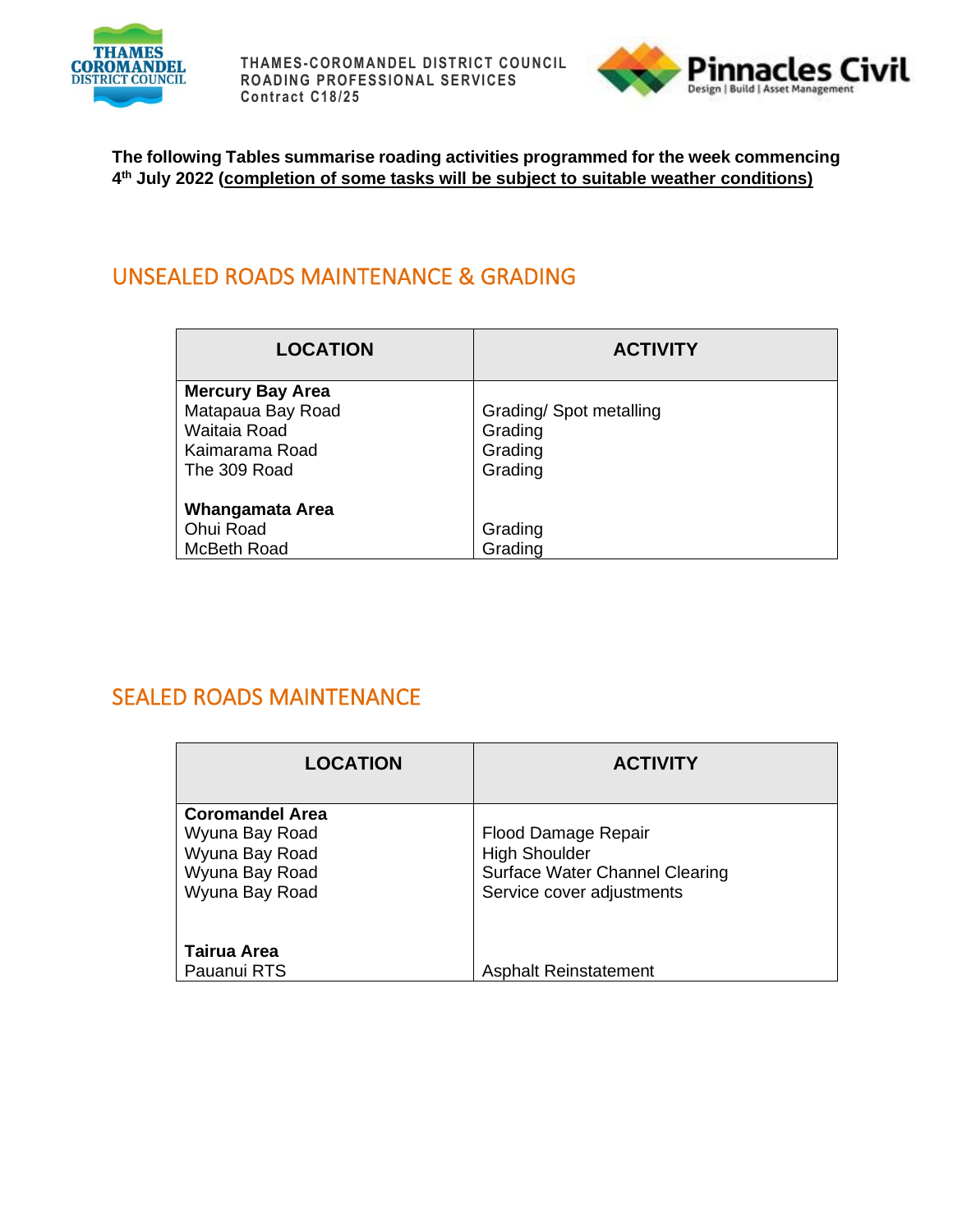



#### FOOTPATH REPAIRS

| <b>LOCATION</b>                                 | <b>ACTIVITY</b>                                     |
|-------------------------------------------------|-----------------------------------------------------|
| <b>Mercury Bay Area</b><br>Area Wide<br>Pa Road | Concrete Footpath Repair<br>Footpath - construction |
| <b>Tairua Area</b><br>Tairua CBD Area           | Cobblestone repair                                  |

## **VEGETATION**

| <b>LOCATION</b>                                              | <b>ACTIVITY</b>                              |
|--------------------------------------------------------------|----------------------------------------------|
| <b>Coromandel Area</b>                                       |                                              |
| <b>Kayes Crescent</b>                                        | <b>Tree Trimming</b>                         |
| Louise Lane                                                  | <b>Tree Trimming</b>                         |
| <b>Mercury Bay Area</b><br>Waitaia Road<br>Matapaua Bay Road | <b>Tree Trimming</b><br><b>Tree Trimming</b> |
| Tairua Area<br>Puketui Road                                  | <b>Tree Trimming</b>                         |
| Whangamata Area<br>Opoutere Road<br>Ohui Road                | <b>Tree Trimming</b><br><b>Tree Trimming</b> |
| <b>Thames Area</b>                                           |                                              |
| Kauaeranga Valley Road                                       | <b>Tree Trimming</b>                         |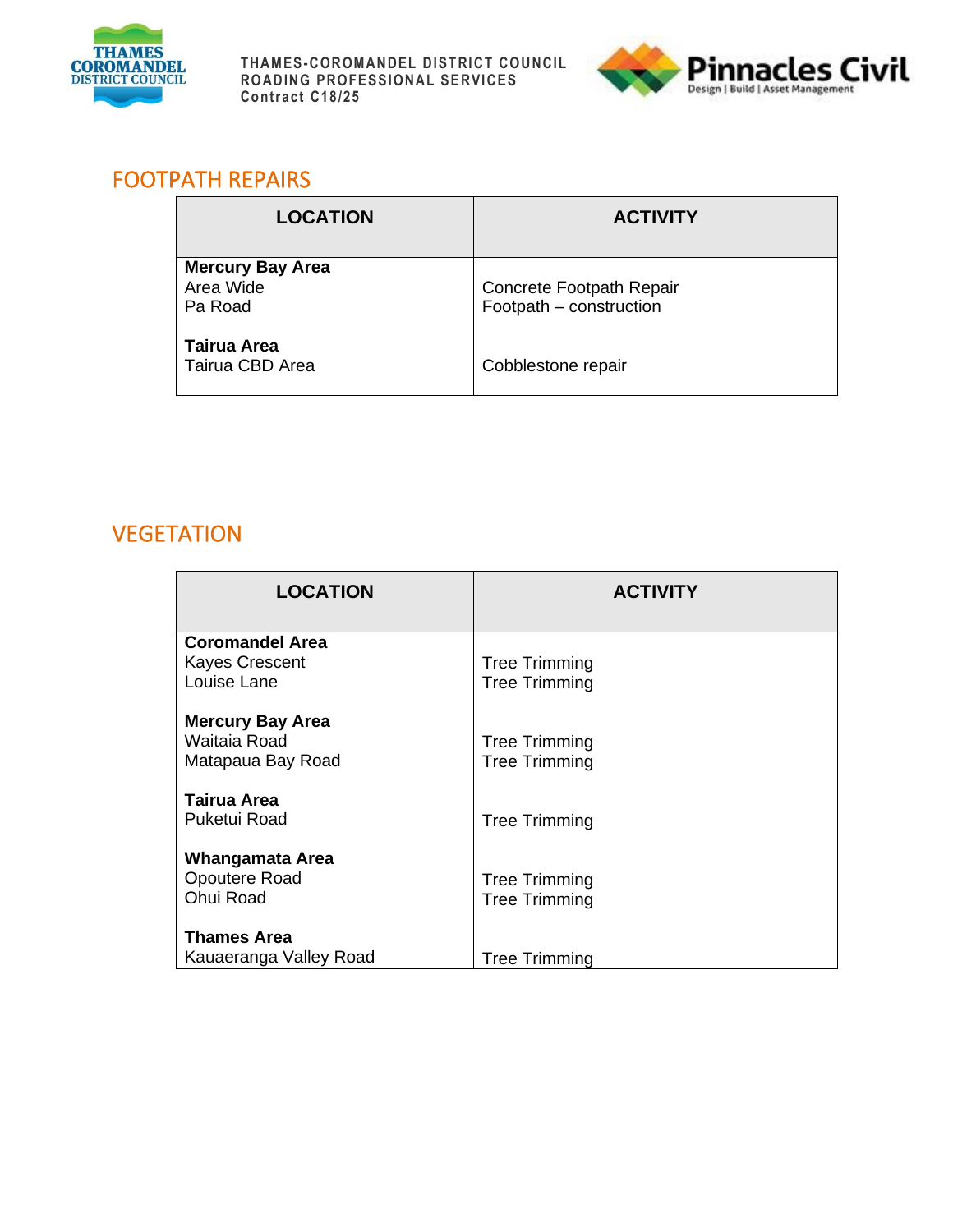



# TRAFFIC SERVICES

| <b>LOCATION</b>                                                                                                                             | <b>ACTIVITY</b>                                                                                                                                          |
|---------------------------------------------------------------------------------------------------------------------------------------------|----------------------------------------------------------------------------------------------------------------------------------------------------------|
| <b>Network wide</b>                                                                                                                         | Streetlight maintenance                                                                                                                                  |
| <b>Mercury bay Area</b><br>Kupe Dr Intersection<br>Cook Dr South<br>Purangi Road<br><b>Arthur Street</b><br><b>Eyre Street</b><br>Area-Wide | <b>Traffic Calming</b><br>New pole installation<br>New pole installation<br>New pole installation<br>New pole installation<br>Tsunami Signs installation |
| <b>Coromandel Area</b><br><b>Colville Road</b>                                                                                              | <b>Traffic Calming</b>                                                                                                                                   |
| Tairua Area<br>Area-Wide                                                                                                                    | Tsunami Signs installation                                                                                                                               |

# BRIDGE MAINTENANCE

| <b>LOCATION</b>                              | <b>ACTIVITY</b>               |
|----------------------------------------------|-------------------------------|
| <b>Mercury bay Area</b><br>Mill Creek Bridge | <b>Structural Maintenance</b> |